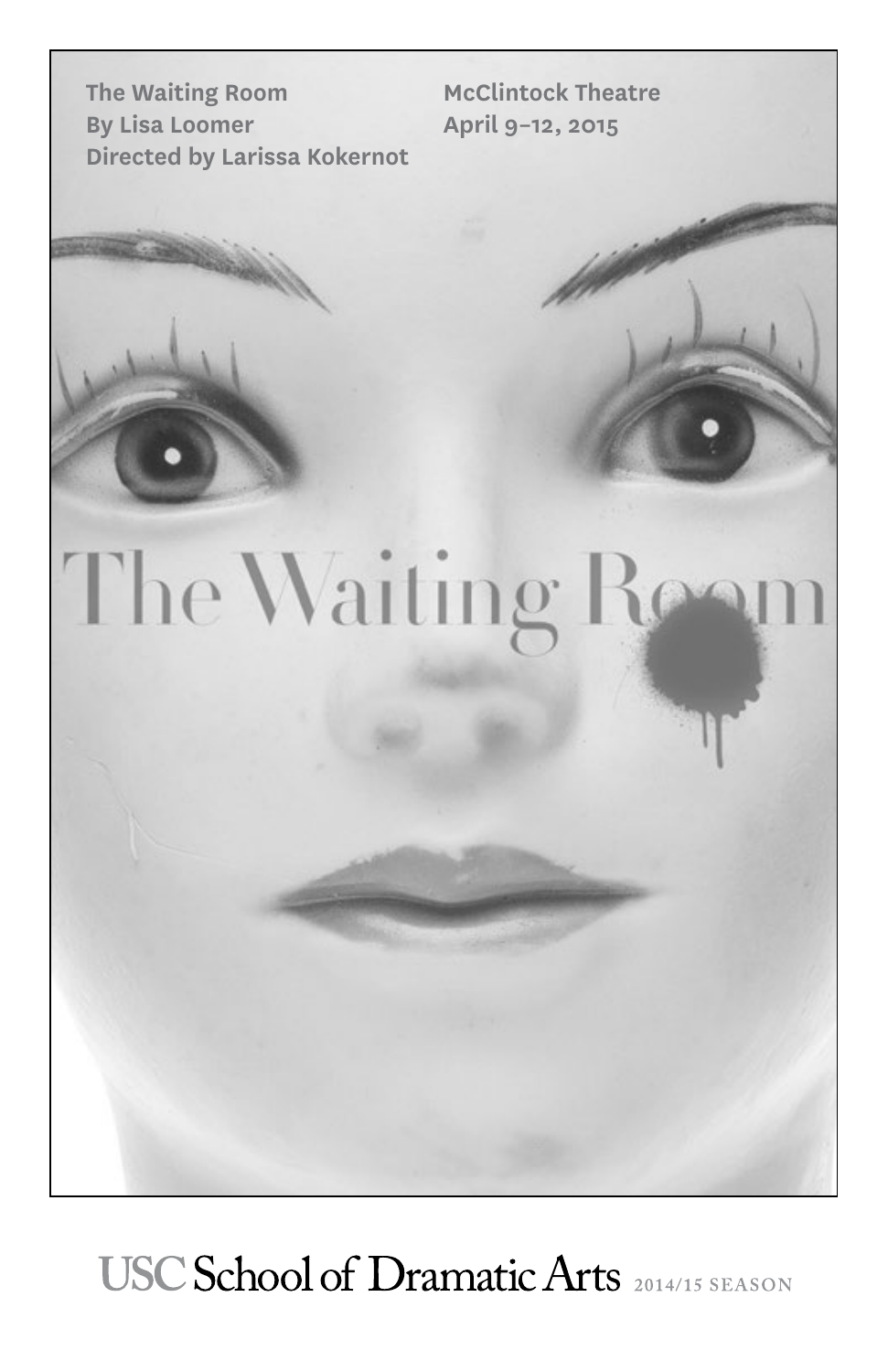

**WITH** (in alphabetical order)

Alison Chang Van Cummerford Tuesday Grant Emily Hamilton Aaron Kerman Terrence Leung Kevin Phan Kenia Romero Judd Yort

**SCENIC DESIGN** Sarah Krainin **COSTUME DESIGN** Angel Chen

**SOUND DESIGN** Colin Wambsgans

**STAGE MANAGER** Elizabeth Nordenholt

**LIGHTING DESIGN** Adam Blumenthal

**DIRECTED BY** Larissa Kokernot **Cast of Characters** (in order of appearance)

| Alison Chang. Forgiveness From Heaven |
|---------------------------------------|
|                                       |
| Emily Hamilton Wanda                  |
|                                       |
| Terrence Leung. Blessing From Heaven  |
| Van Cummerford Oliver                 |
|                                       |
|                                       |
|                                       |

**Time**  The past, the present, and often both at once.

> **Place**  New York City, England, and China.

There will be one 15-minute intermission.

**WARNING** Please be advised that this production contains the smoking of eCigarettes and herbal cigarettes, mature language, and sexual content.

# **PRODUCTION STAFF**

Technical Director | Duncan Mahoney Vocal Coach | Kathleen S. Dunn Movement Coach | Anastasia Coon Scenic Artist | Erin O'Donnell Assistant Stage Manager | Caroline Johnson Properties Coordinator | Hannah Burnham Crew | Emily Hunter, Sara Molina, Casey Dunn, Oceana Reed, Gianni Coleman, Amy Gonzalez, Shannon Sherridan

McClintock Theatre April 9–12, 2015

Produced by special arrangement with Dramatists Play Service Inc.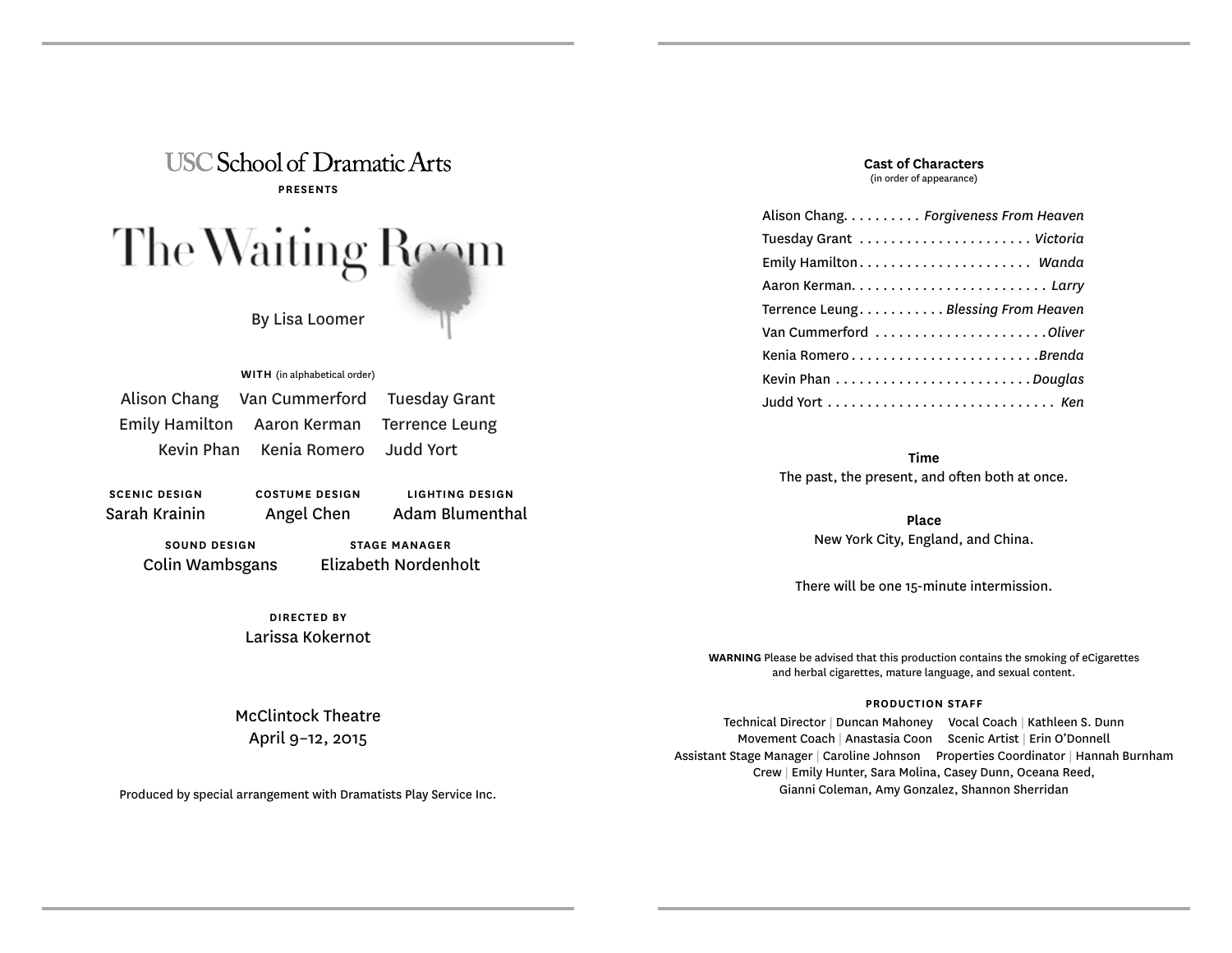# **DIRECTOR'S BIO**

**Larissa Kokernot** is happy to return to USC having directed *Top Girls, Tales from Tent City* and *A Roach's Complaint*. Regional directing credits include work with Eye of the Storm Theatre, Indiana Repertory Theatre, Ten Thousand Things, Guthrie Theater, The Playwright's Center, California Repertory Theatre, Watts Village Theatre, La Jolla Playhouse and Oregon Shakespeare Festival where she was the 2007 Phil Killian Directing Fellow. Larissa is a founding member of Chalk Repertory Theatre where she has directed *Three Sisters, Family Planning* (Ovation Awards for Best Play in an Intimate Theatre and for Director), *Stray, Full Disclosure, Mommune* and *Uncle Vanya*. Larissa received her B.A. in Theater from Brown University and an M.F.A. in Directing from the University of California, San Diego. Larissa lives in Los Angeles with her husband, Karl Gajdusek, and their sons Kade and Nicholas.

# **USCSchool** of Dramatic Arts

# **DEAN**

Madeline Puzo

# **ASSOCIATE DEANS**

Associate Professor of Theatre Practice David Bridel (Director of MFA in Acting) Professor Sharon Marie Carnicke Professor Velina Hasu Houston (Director of Dramatic Writing)

**ASSOCIATE PROFESSORS** Meiling Cheng (Director of Critical Studies) Oliver Mayer

# **ASSISTANT PROFESSORS** Luis Alfaro Takeshi Kata Tom Ontiveros

Sibyl Wickersheimer

**PROFESSORS OF THEATRE PRACTICE** Andrei Belgrader Natsuko Ohama Andrew J. Robinson

# **ASSOCIATE PROFESSORS OF THEATRE PRACTICE**

Philip G. Allen Paul Backer (Director of Undergraduate Voice and Movement) Brent Blair (Director of MA in Applied Theatre Arts) Elsbeth M. Collins (Director of Production) Anita Dashiell-Sparks Christina Haatainen-Jones (Director of Design) Joseph Hacker Duncan Mahoney (Technical Director) Mary-Joan Negro (Director of BA Acting Courses) Jack Rowe (Artistic Director, Director of BFA Acting Courses) Stephanie Shroyer (Associate Artistic Director) Eric Trules

**ASSISTANT PROFESSORS OF THEATRE PRACTICE** Randle Mell John DeMita David Warshofsky

# **ADJUNCT/PART-TIME FACULTY OF THEATRE PRACTICE**

Tony Abatemarco, Rob Adler, Robert Bailey, Joe Bays, Andrew Borba, Tom Buderwitz, Anne Burk, Frank Catalano, Nina Caussa-Ruis, Paula Cizmar, Rob Clare, Shannon Cochran, Anatasia Coon, Debra DeLiso, Kathleen Dunn-Muzingo, Frank Dwyer, Kirstin Eggers, Dan Fishbach, Laura Flanagan, Jeff Flowers, Parmer Fuller, Terry Gordon, Andrew J. Henkes, Michael Keenan, Mary K Klinger, Shishir Kurup, Edgar Landa, Vicki Lewis, Heather Lyle, Marjo-Riikka Makela, Babette Markus, Kevin McCorkle, Debbie McMahon, Laurel Meade, Bridghe Mullins, Lauren Murphy, Ntare Guma Mbaho Mwine, Jeremiah O'Brian, Patrick Pankhurst, Leah Piehl, John Rubinstein, Mady Schutzman, Virginia Scott, Janet Shulman, Colin Sieburgh, Zachary Steel, Jason Thompson, Ella Turenne, Laura Vena, Matt Walker, Julie Welch

**Courtesy Joint Appointments:** Thomas G. Cummings, Larry E. Greiner (Emeritus), Bruce Smith **Emeriti Faculty:** Don Llewellyn, Eve Roberts, Robert R. Scales, James Wilson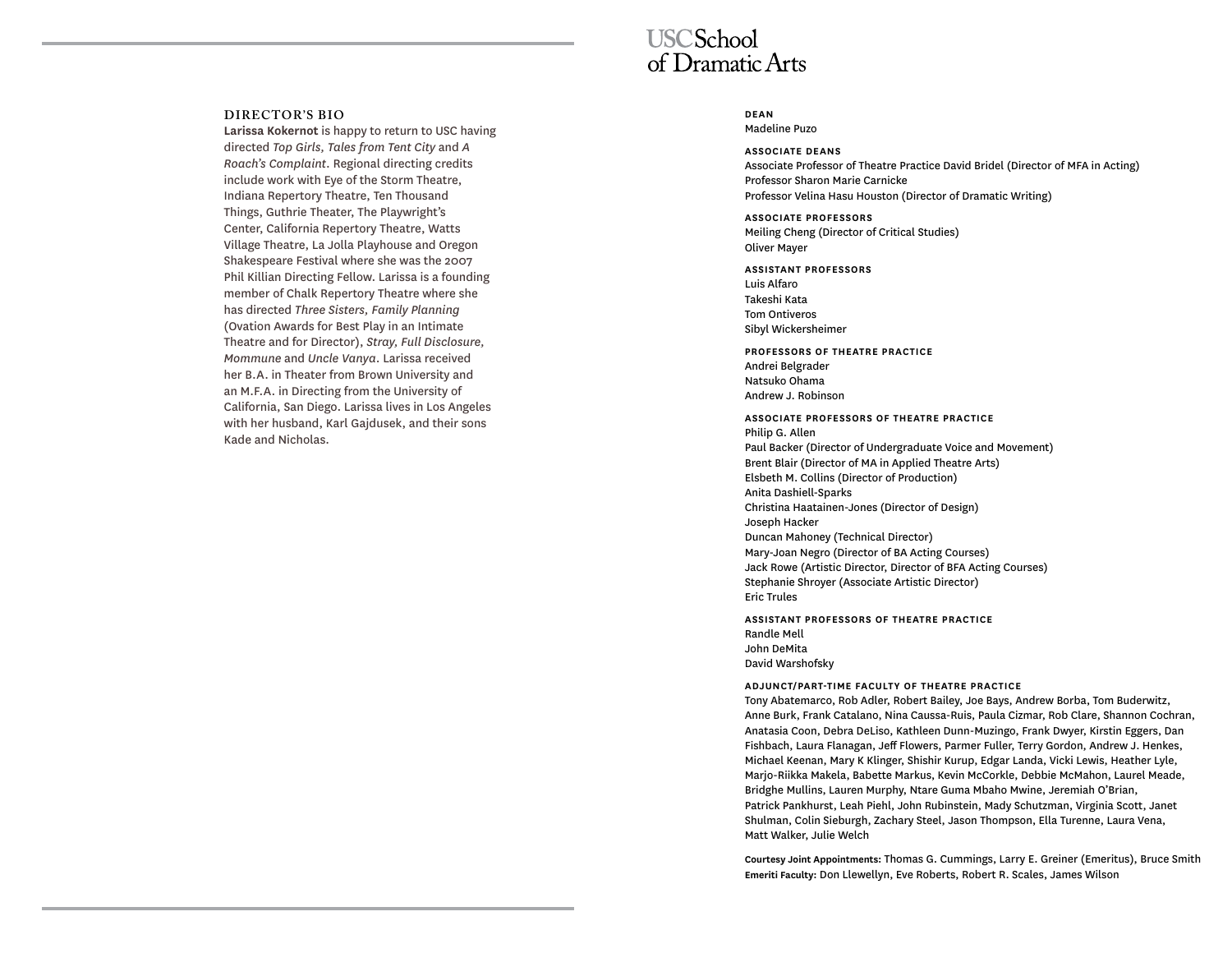# **BOARD OF COUNCILORS**

Patrick J. Adams Lisa Barkett Todd Black Tim Curry Tate Donovan Michele Dedeaux Engemann (Founding Chair) Michael Felix Greg Foster Michael Gilligan Robert Greenblatt Donna Isaacson Mark Kogan Gary Lask Sheila Lipinsky Jimmy Miller Madeline Puzo Thomas Schumacher James D. Stern Andy Tennant Rik Toulon

# **PARENT AMBASSADORS**

Steve & Abbey Braverman Suzanne Bruce, MD & Malcolm Waddell Anne Helgen & Michael Gilligan Ernest & Raphael Morgan Teri & Byron Pollitt Lauren & David Rush

# **STAFF DEAN'S OFFICE**

*Executive Assistant to the Dean* Karita Pablik *Administrative Assistants* Michele Medina, Miranda Scheffel *Information Technology Director* Prakash Shirke

# **ACADEMIC & STUDENT AFFAIRS**

*Assistant Dean* Lori Ray Fisher *Director of Academic & Student Services* Sergio Ramirez *Academic Advisors* Daniel Leyva, Isaac Vigilla *Internship & Special Programs Coordinator* Meghan Laughlin *Admissions Counselor* Ramón Valdez *Scheduling Coordinator* Helga Matthews *Office Manager* Mabel Lopez

# **BUSINESS AFFAIRS**

*Assistant Dean* Virginia Ross *Business Administrator & HR/Payroll Coordinator* Crystal Balthrop

## **COMMUNICATIONS**

*Assistant Dean* Delphine Vasko *Director of Print and Digital Media* Stacey Wang Rizzo *Graphic Designer* Christopher Komuro

# **DEVELOPMENT**

*Assistant Dean* Sara Fousekis *Director of Major Gifts* Billie Ortiz *Director of Individual Giving* Kimberly Muhlbach *Director of Special Events* Marissa Gonzalez *Development Research Assistant* Maggie Abrego-Bellis *Development Assistant* Kathy Morgan

# **PRODUCTION**

*Assistant Technical Directors* Michael Etzrodt, Michael Wiskow *Theatre Manager* CB Borger *Asst. Theatre Managers* Fionnegan Justus Murphy, Christopher Paci *Costume Shop Manager* Howard Schmitt *Costume Technicians* Charlotte Stratton, JoEllen Skinner *Scenic Charge Artist* Vika Teplinskaya *Properties Manager* Hannah Burnham

# **ABOUT THE SCHOOL**

Located in Los Angeles, a city synonymous with artistic innovation and excellence, the top-ranked USC School of Dramatic Arts is a leader in dramatic arts education. The School uniquely blends artistic training in a conservatory environment with worldclass faculty artists and the full academic experience found only within a major research university. This close-knit, supportive environment offers students the freedom to explore their artistic passions. Through programs of the highest caliber, as well as initiatives that provide access to professional experience, students are prepared for leadership in every facet of dramatic arts. For more information, please visit http://dramaticarts.usc.edu.

# **SUPPORTERS OF DRAMATIC ARTS**

The USC School of Dramatic Arts would like to recognize the generosity of the following individuals and organizations who have supported the School with a gift of \$1,000 or more over the past year towards core annual programs such as production, guest artists, scholarship and the Dean's Strategic Fund. We recognize at the visionary level those donors whose tremendous generosity has reached the cumulative giving level of \$1 million+ and whose foresight and extraordinary commitment has helped secure our role as one of the leading dramatic arts programs in the country and laid the foundation for our continued prominence and future achievements.

Todd Black & Ruth Graham Black

# **VISIONARY CIRCLE**

Dr. & Mrs. Peter Bing and the Anna H. Bing Living Trust George N. Burns Trust Katherine B. Loker Robert & Elizabeth Plumleigh *in memory of Karen Plumleigh Cortney*\*

# **SEASON SPONSORS**

The Ahmanson Foundation Steve & Abbey Braverman\* Barnett Charitable Foundation\* Richard & Lori Berke\* Kathryn & John Gilbertson Eric T. Kalkhurst & Nora K. Hui\* Seth & Vicki Kogan\* Steve & Jerri Nagelberg\* Sally & Howard Oxley *in honor of Dean Madeline Puzo*\* Susie & Alex Pilmer\* Teri & Byron Pollitt\* Suzanne Bruce, MD & Malcolm Waddell\* Richard & Diane Weinberg Craig & Jennifer Zobelein

# **EXECUTIVE PRODUCERS**

Anonymous Alexander & Megan LoCasale\* Ernest & Raphael Morgan\* Brian & Dianne Morton Oscar & Mary Pallares\* Jim & Leslie Visnic\*

# **PRODUCERS**

Anonymous Randolph & Ellen Beatty The H.N. and Frances C. Berger Foundation MaryLou Boone *In memory of John R. Bukowiec* Tate Donovan Gail & Jim Ellis *in honor of Madeline Puzo* Roger & Michele Dedeaux Engemann Margaret Eagle & Eli Rapaport Michael & Debbie Felix Brad & Ally Fuller Mark J. & Elizabeth L. Kogan Philanthropic Fund Gary & Karen Lask Sheila & Jeff Lipinsky Aileen & James Reilly

# **DIRECTORS**

Dr. Verna B. Dauterive Ken & Kim Farinksy Gregory & Marci Foster Marvin & Cookie Friedman George & Dyan Getz Anne Helgen & Michael Gilligan Susan A. Grode Pat & Cindy Haden Tom & Noelle Hicks Donna Isaacson Jimmy & Cheryl Miller Christine Marie Ofiesh Robert R. Scales *in memory of Suzanne Grossmann Scales* David & Rebecca Scaramucci Carole Shammas & Darryl Holter Thomas Schumacher James D. Stern Rik Toulon Nancy & Peter Tuz

# **PATRONS**

Patrick J. Adams The Emanuel Bachmann Foundation Barbara Cotler George & Barbara Farinsky *in honor of Meg Farinsky* Laurie & William Garrett Teri & Gary Paul Eddie & Julia Pinchasi J.W. Woodruff and Ethel I. Woodruff Foundation

# **ANGELS**

Jonathan & Adrienne Anderle Mohammed & Elizabeth Anis Anonymous Susan & David Berck Amir & Angela Bozorgmir Sara Bancroft-Clair & Pierson Clair Linda Chester & Kenneth Rind *in honor of Howard & Sally Oxley* Caroline Jin Choi The Del Conte Family Scott & Deborah DeVries Richard Frankosky & Elaine Eliopoulos Alan Friedman & Laura Lee Molly & David Helfet Jeffrey P. McKee Foundation David & Debra Jensen James & Margaret Kelly

# **ANGELS** (continued)

The Bridges Larson Foundation David & Debra Little Steve & Cynthia Lynch Marguerite E. Maclntyre Scott S. Mullet & Jenelle Anne Marsh-Mullet Cathy Moretti Robert & Debbie Myman Sylvia Neil *in honor of Richard Weinberg & Diane Stilwell* Sherri Nelson Elizabeth C. Noble Dr. Willa Olsen Mark Paluch Joseph & Catherine Phoenix Dean Madeline Puzo Andrew J. & Irene Robinson Meredith & Drew Rowley John & Cyndy Scotti Rick & Jeanne Silverman Nancy Sinatra, Sr. *in honor of my niece Dean Puzo* Abe & Annika Somer Jeff & Cathie Thermond Ruth Tuomala & Ernest Cravalho Gloria A. Vogt-Nilsen Carol & Grover Wilson

## **DONATIONS IN KIND**

Jean A. Black Els Collins Jeffrey de Caen Rosemary Gabledon David & Debra Jensen Mark Malan Judith Parker Tamara Ruppart & Kevin Zvargulis

We hope you will consider becoming a member. For more information about giving to the School of Dramatic Arts, please contact Sara Fousekis at 213.821.4047 or fousekis@usc.edu.

\*Represents multi-year pledge